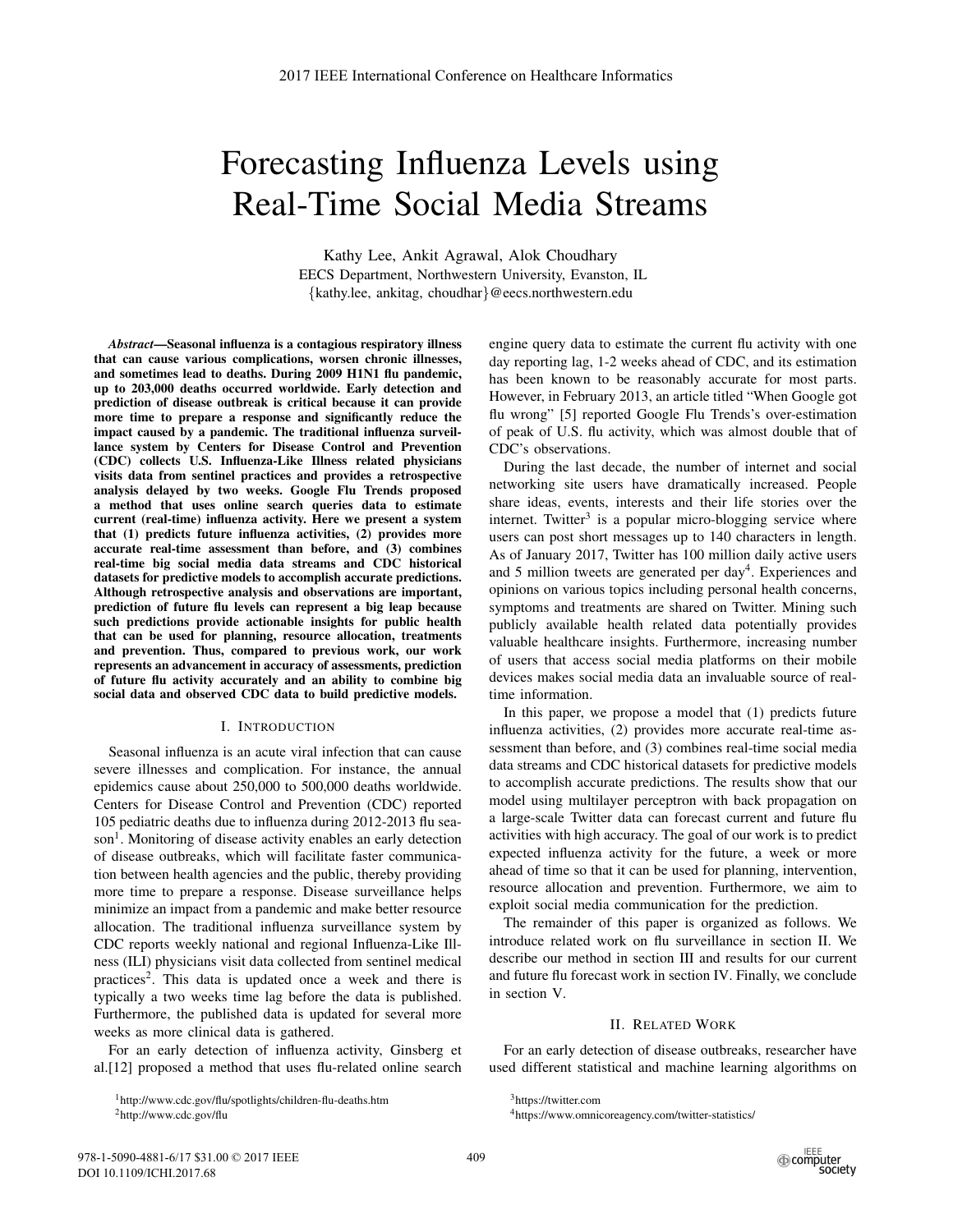difference source of data. Over-the-counter pharmaceutical sales data [21] and telephone triage [10] have been used for surveillance of ILI. Christakis et al. [9] studied whether monitoring of social friends could provide early detection of flu outbreaks. Web search queries data has also been used for influenza surveillance [11], [13], [24], [29], [12], [26], [23]. Ginsberg et al. [12] used flu-related google search queries data to estimate current flu activity and the near real-time estimation is reported on Google Flu Trends (GFT) website<sup>5</sup>. Researchers have used GFT data to build an early detection system for flu epidemics [23], [26]. Shaman et al. [26] used GFT data and WHO/NERVSS collaborating laboratories data to to estimate flu activity. The estimated data is then recursively used to optimize a population-based mathematical model that predicts flu activity. Pervaiz et al. [23] developed FluBreaks<sup>6</sup>, an early warning system for flu epidemics using Google Flu Trends.

The use of social networking sites for public health surveillance has been steadily increasing in the past few years [6]. Most diseases surveillance works using social media data are focused on Twitter. A very unique feature of Twitter is that messages propagate in real time. Researchers have used Twitter data to predict various real world outcomes [25], [3], [4].

For current estimation of influenza activity, Signorini et al. [27] applied support vector regression algorithm to Twitter stream generated during the influenza A H1N1 pandemic to public sentiment, and Achrekar et al. [1] used auto-regression with exogenous inputs (ARX) model on Twitter data. Lee et al. built a real-time disease surveillance website that tracks U.S. regional and temporal flu activities including popularity of terms related to flu types, symptoms, and treatments [18], [19]. Aramaki et al. [2] proposed a Twitter-based influenza epidemics detection method that used Natural Language Processing (NLP) to filter out negative influenza tweets. Chew et al. [8] analyzed content and sentiment of tweets generated during the 2009 H1N1 outbreak and showed the potential and feasibility of using social media to conduct infodemiology studies for public health. Paul and Dredze [22] applied Ailment Topic Aspect Model to track illnesses over times (syndromic surveillance), measure behavioral risk factors, localize illnesses by geographic region, analyze symptoms and medication usage, and showed the broad applicability of Twitter data for public health research. Li [20] proposed Flu Markov Network (Flu-MN), a spatio-temporal unsupervised Bayesian algorithm based on a 4 phase Markov Network for flu activity prediction. Lampos et al. [17] proposed an automated tool that tracks ILI in the United Kingdom using a regression model and Bolasso, the bootstrapped version of LASSO, for features extraction of Twitter data. Lamb et al. [16] classified tweets into different categories to distinguish those that report infection versus those that express concerns about flu, tweets about authors versus tweets about others in

5http://www.google.org/flutrends

6http://www.newt.itu.edu.pk/flubreaks

an attempt to improve performance of influenza surveillance. Researchers have studied the diversity of tweets [14], ran real-time spatio-temporal analysis of West Nile virus using Twitter data [15]. Sugumaran and Voss advised to integrate existing epidemic systems, those that uses crowd-sourcing, news media (e.g., GPHIN, MedISys), mobile/sensor network, and real-time social media intelligence, for an improved early disease outbreak system [28]. Chakraborty et al. [7] combined social indicators and physical indicators and used a matrix factorization-based regression approach using neighborhood embedding to predict ILI incidences in 15 Latin American countries.

Retrospective analysis and current estimates are important as they can describe the observed trends. However, further prediction of future flu levels can represent a big leap because such predictions provide actionable insights for public health that can be used for planning, resource allocation, treatments and prevention. In contrast to other approaches, we propose a system that not only estimates current flu activity more accurately, but also forecasts future influenza activities a week in advance beyond the current week using aggregated ILI data by CDC and real-time Twitter data. The results show that our proposed model using multilayer perceptron with backpropagation algorithm can forecast both current and future influenza activities with high accuracy.

#### III. METHOD

The data collection and modeling process is illustrated in Figure 1.



Fig. 1: Data collection and modeling process. Disambiguation, filtering and network analysis are performed on continuously downloaded flu-related tweets. Weekly time-series flu-related tweet counts are computed after data is smoothed out to align with CDC data. Current and 1-week ahead flu prediction models are built.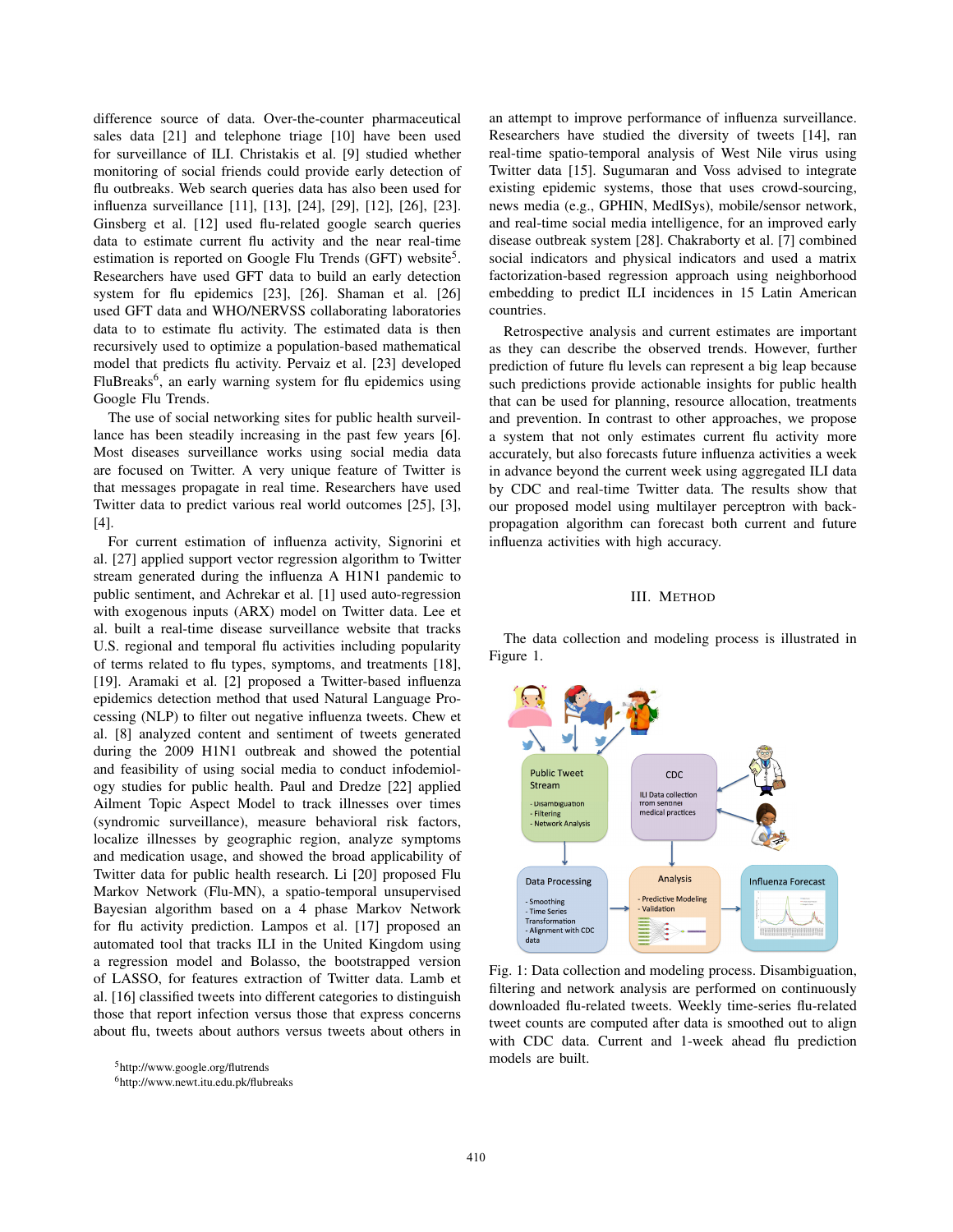| TABLE I: Examples of flu-related tweets. |
|------------------------------------------|
|------------------------------------------|

| Category     | Tweet                                          |
|--------------|------------------------------------------------|
| user         | I've got the worst flu ever already D:         |
| user         | After a week sick in bed with the flu, look    |
|              | what I just woke up to!                        |
| user         | trying to get over this flu I had completely   |
|              | forgot how much harder it is to deal with it   |
|              | during pregnancy feeling like death :"c        |
| user,        | This flu and cough is killing me T.T           |
| symptom      |                                                |
| user,        | Coding OAuth2 filters with a flu and fever I   |
| symptom      | look better with a mask on!                    |
| someone else | @friend feel better! The flu is nooo fun!      |
|              | Huggs!!                                        |
| someone else | My roommate has the flu and I get sick really  |
|              | fast I am packing my stuff and won't be        |
|              | returning                                      |
| someone else | please pray for my mom she's caught the flu    |
|              | and is extremely ill at this moment            |
| symptom      | Sore throat, fever, flu, headache, cough. Uhuk |
|              | uhuk                                           |
| symptom      | sick with flu, sore throat, and slight fever.  |

# *A. Dataset*

We continuously download publicly available tweets that mention 'flu' using Twitter Streaming API<sup>7</sup>. The dataset used in this paper consists of 20 million tweets generated between December 2012 and May 2014. 71 weeks' data (from week 1, 2013 until week 19, 2014) were used to build the model. Disambiguation of tweets was performed using text analysis techniques to understand if a tweet was about a person talking about his/her own flu or about someone else's or if there were any mentions of common symptoms. Table I lists examples of flu-related tweets. In the category column, *user* indicates that the tweet is about the twitter user being sick with flu, *someone else* indicates that the tweet is about someone else (friends, family, etc.) being sick with flu, and *symptom* indicates that the tweet describes one's flu symptoms. Data was filtered to remove tweets that may contain product advertisements (or links to websites) and using network analysis repeated tweets by the same persons were filtered.

#### *B. Data Preprocessing*

The following data preprocessing steps were taken on Twitter data.

- Smoothing: We take 7-day moving average of daily tweet volume to identify the long-term flu activity trend by smoothing out the fluctuations and noise in shortterm data. Moving average is a popular technique for analyzing time-series data that is often used in financial data analysis such as stock prices.
- Weekly counts and alignment: Weekly Twitter data is then computed by summing smoothed daily tweet volumes from Sunday through Saturday. The dates for weekly Twitter data were aligned with dates in CDC weekly surveillance reports so that analysis and predictions can be validated with CDC reports.

• Normalization: Weekly data is normalized by dividing each weekly data by the maximum of 72 weekly data points.



Fig. 2: Data available at current week t. At the end of week t, all flu-related Twitter data collected during current week t and prior are available. At time t, past two weeks  $(W_{t-1}$  and  $W_t$ )' CDC data is not available as CDC's collection, retrospective analysis and reports take two weeks.

| <b>TABLE II: Features.</b> |                                                                        |  |  |  |  |  |
|----------------------------|------------------------------------------------------------------------|--|--|--|--|--|
| <b>Notation</b>            | <b>Description</b>                                                     |  |  |  |  |  |
| $CDC-4-3-2$                | CDC ILI Data for $W_{t-4}$ , $W_{t-3}$ , $W_{t-2}$                     |  |  |  |  |  |
| $CDC-3-2$                  | CDC ILI Data for $W_{t-3}$ , $W_{t-2}$                                 |  |  |  |  |  |
| CDC-2                      | CDC ILI Data for $W_{t-2}$                                             |  |  |  |  |  |
| Twitter-4-3-2-1-0          | Twitter Data for $W_{t-4}$ , $W_{t-3}$ , $W_{t-2}$ , $W_{t-1}$ , $W_t$ |  |  |  |  |  |
| Twitter-3-2-1-0            | Twitter Data for $W_{t-3}$ , $W_{t-2}$ , $W_{t-1}$ , $W_t$             |  |  |  |  |  |
| Twitter-2-1-0              | Twitter Data for $W_{t-2}$ , $W_{t-1}$ , $W_t$                         |  |  |  |  |  |
| Twitter-1-0                | Twitter Data for $W_{t-1}$ , $W_t$                                     |  |  |  |  |  |
| Twitter-0                  | Twitter Data for $W_t$                                                 |  |  |  |  |  |

#### *C. Feature Selection*

In order to perform predictive modeling, features from the data were defined and extracted as described below. Figure 2 depicts the data available at the end of week t.  $W_t$  denotes the current week and any time window beyond this represents the future.  $W_{t-n}$  denotes n week(s) prior to current week, and  $W_{t+n}$  denotes n week(s) after current week. Each week starts on Sunday and ends on Saturday to align with CDC weekly data. CDC data for current week,  $W_t$ , and the week before,  $W_{t-1}$ , is not available due to the time it takes to collect patients data from the sentinel practices. The latest available CDC data is weekly data for  $W_{t-2}$ . Since we are able to download publicly available tweets in real time, we have all Twitter data generated during  $W_t$ . We used the most recent 5 weeks' data for both CDC and Twitter in our experiments.

TABLE III: Twitter data improves prediction performance.

| <b>Current Forecast</b>     |                         |             |  |  |  |  |  |
|-----------------------------|-------------------------|-------------|--|--|--|--|--|
| Feature                     | Correlation Coefficient | Improvement |  |  |  |  |  |
| CDC-4-3-2 Twitter-4-3-2-1-0 | 0.9525                  | $+2.93%$    |  |  |  |  |  |
| $CDC-4-3-2$                 | 0.9232                  |             |  |  |  |  |  |
|                             |                         |             |  |  |  |  |  |
|                             |                         |             |  |  |  |  |  |
|                             | 1-Week Ahead Forecast   |             |  |  |  |  |  |
| Feature                     | Correlation Coefficient | Improvement |  |  |  |  |  |
| CDC-3-2 Twitter-4-3-2-1-0   | 0.9268                  | $+6.37\%$   |  |  |  |  |  |

We experimented with different combinations of CDC and Twitter data shown in table II as features of our predictive model to find the best features for influenza prediction. The model was trained and validated using 10-fold cross validation on 71 weeks data. As shown in table III, the best feature for the current flu level forecast model was feature CDC-4-3-2 Twitter-4-3-2-1-0 (latest 3 weeks' CDC plus latest 5

<sup>7</sup>https://dev.twitter.com/docs/streaming-apis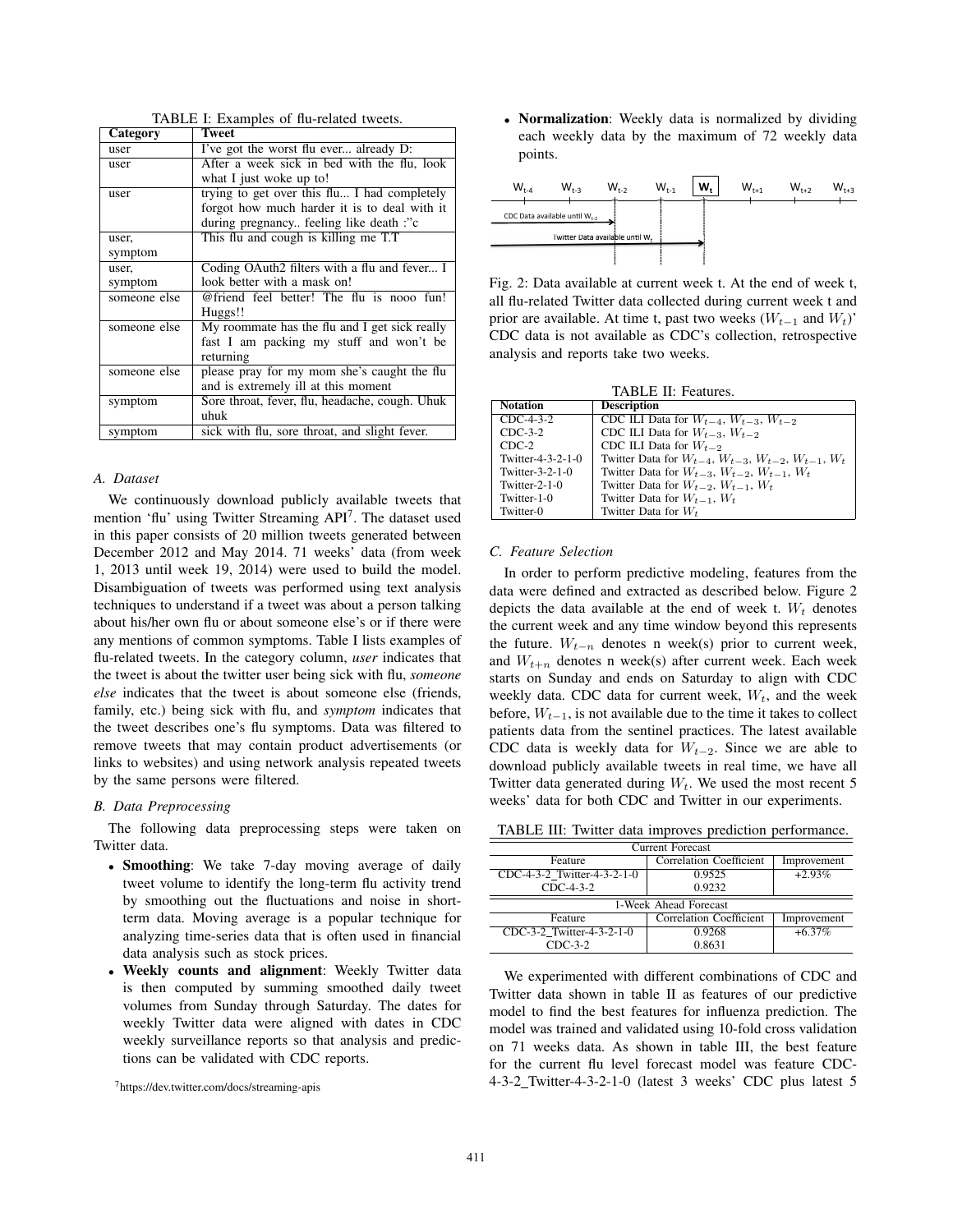TABLE IV: Comparison of current flu forecast model performance using different learning rate and varying number of hidden layers and hidden units. The highest correlation of 0.9559 was obtained using learning rate  $\lambda = 0.2$  and one hidden layer with 4 activation units.

|                                                              | Number of activation units in first and second hidden lavers |        |         |        |         |        |         |         |         |         |  |
|--------------------------------------------------------------|--------------------------------------------------------------|--------|---------|--------|---------|--------|---------|---------|---------|---------|--|
| Learning Rate                                                | $2 - 0$                                                      | $3-0$  | 4-0     | 5-0    | $2 - 2$ | $3-2$  | $4 - 2$ | $5 - 2$ | $2 - 3$ | $3 - 3$ |  |
| $\lambda = 0.1$                                              | 0.9517                                                       | 0.9496 | 0.9501  | 0.946  | 0.7359  | 0.8843 | 0.8976  | 0.9008  | 0.8973  | 0.9143  |  |
| $\lambda = 0.2$                                              | 0.9548                                                       | 0.954  | 0.9559  | 0.9527 | 0.9482  | 0.9481 | 0.9469  | 0.946   | 0.9498  | 0.9485  |  |
| $\lambda = 0.3$                                              | 0.953                                                        | 0.9548 | 0.9532  | 0.9499 | 0.9509  | 0.9511 | 0.95    | 0.9495  | 0.9518  | 0.9512  |  |
| Number of activation units in first and second hidden layers |                                                              |        |         |        |         |        |         |         |         |         |  |
|                                                              |                                                              |        |         |        |         |        |         |         |         |         |  |
| Learning Rate                                                | $4 - 3$                                                      | $5-3$  | $2 - 4$ | $3-4$  | 4-4     | $5-4$  | $2 - 5$ | $3 - 5$ | $4 - 5$ | $5 - 5$ |  |
| $\lambda = 0.1$                                              | 0.9038                                                       | 0.9115 | 0.915   | 0.9117 | 0.9182  | 0.9134 | 0.9168  | 0.9176  | 0.9256  | 0.9224  |  |
| $\lambda = 0.2$                                              | 0.9465                                                       | 0.9457 | 0.9501  | 0.948  | 0.9472  | 0.9455 | 0.9502  | 0.9483  | 0.9472  | 0.9466  |  |

TABLE V: Comparison of 1-week ahead flu forecast model performance using different learning rate  $\lambda$  and varying number of hidden layers and hidden units. The highest correlation of 0.929 was obtained using learning rate  $\lambda = 0.2$  and one hidden layer with 4 activation units.

|                 | Number of activation units in first and second hidden layers |        |         |        |         |        |         |        |         |         |  |
|-----------------|--------------------------------------------------------------|--------|---------|--------|---------|--------|---------|--------|---------|---------|--|
| Learning Rate   | $2 - 0$                                                      | 3-0    | 4-0     | $5-0$  | $2 - 2$ | $3-2$  | $4 - 2$ | $5-2$  | $2 - 3$ | $3 - 3$ |  |
| $\lambda = 0.1$ | 0.9115                                                       | 0.9176 | 0.9064  | 0.9018 | 0.8919  | 0.894  | 0.8907  | 0.8908 | 0.8984  | 0.8947  |  |
| $\lambda = 0.2$ | 0.8996                                                       | 0.904  | 0.929   | 0.9268 | 0.88    | 0.8843 | 0.8792  | 0.8768 | 0.8917  | 0.883   |  |
| $\lambda = 0.3$ | 0.8491                                                       | 0.8845 | 0.9268  | 0.8944 | 0.8831  | 0.878  | 0.8788  | 0.8775 | 0.887   | 0.8799  |  |
|                 | Number of activation units in first and second hidden layers |        |         |        |         |        |         |        |         |         |  |
| Learning Rate   | $4 - 3$                                                      | $5-3$  | $2 - 4$ | $3-4$  | 4-4     | $5-4$  | $2 - 5$ | $3-5$  | $4 - 5$ | $5 - 5$ |  |
| $\lambda = 0.1$ | 0.8937                                                       | 0.8931 | 0.8958  | 0.8981 | 0.8961  | 0.895  | 0.8957  | 0.8979 | 0.8981  | 0.8969  |  |
| $\lambda = 0.2$ | 0.8806                                                       | 0.8804 | 0.8948  | 0.8957 | 0.8877  | 0.8833 | 0.8965  | 0.8939 | 0.8916  | 0.8869  |  |
| $\lambda = 0.3$ | 0.8759                                                       | 0.8775 | 0.8893  | 0.8846 | 0.9023  | 0.8767 | 0.8902  | 0.9055 | 0.881   | 0.8824  |  |

week's Twitter data) with correlation coefficient of 0.9525, with +2.93% performance improvement over feature CDC-4-3-2 (latest 3 weeks' CDC data). The best feature for 1 week ahead prediction model was CDC-3-2 Twitter-4-3-2-1- 0, which resulted in correlation coefficient of 0.9268, with +6.37% improvement over CDC-3-2. This clearly shows that adding Twitter data significantly improves the performance of both current and future flu level forecasts compared to that using only past CDC data.

# *D. Predictive Modeling*

The proposed model has two parts. The first estimates current flu activity in terms of percentage of ILI-related physicians visit (2 weeks ahead of CDC data). The second part is forecasting future influenza activity a week into the future (3 weeks ahead of CDC data). We use multilayer perceptrons (MLP) with back propagation as it had the best performance among many learning and predictive modeling algorithms we experimented with in forecasting both current and future influenza activities. In our experiments, we used 3-layer MLP with 4 activation units in the hidden layer. The network structure for our current flu activity forecast model is shown in figure 3. IV. RESULTS

Table IV and V show how the performance of current and 1-week ahead forecast model changes with different value of learning rate and varying number of hidden layers and units in each hidden layer respectively. In notation "A-B", A indicates the number of activation units in first hidden layer (layer 2) and B indicates the number of activation units



Fig. 3: Structure of multilayer perceptron used in our influenza activity forecast model.

in second hidden layer (layer 3). Both the current and the 1-week ahead forecast models achieved the best performance using learning rate  $\lambda = 0.2$  and 3-layer multilayer perceptron structure (input layer, 1 hidden layer, output layer) with 4 activation units in the hidden layer as shown in Figure 3.

# Current Influenza Activity Estimation

Our current flu forecast model uses CDC-4-3-2-Twitter-4-3-2-1-0 (i.e., all currently available CDC and Twitter data generated in recent 5 weeks) as features because it gave the highest correlation of 0.9525 when the model was trained and validated using 10-fold cross validation on 71 weeks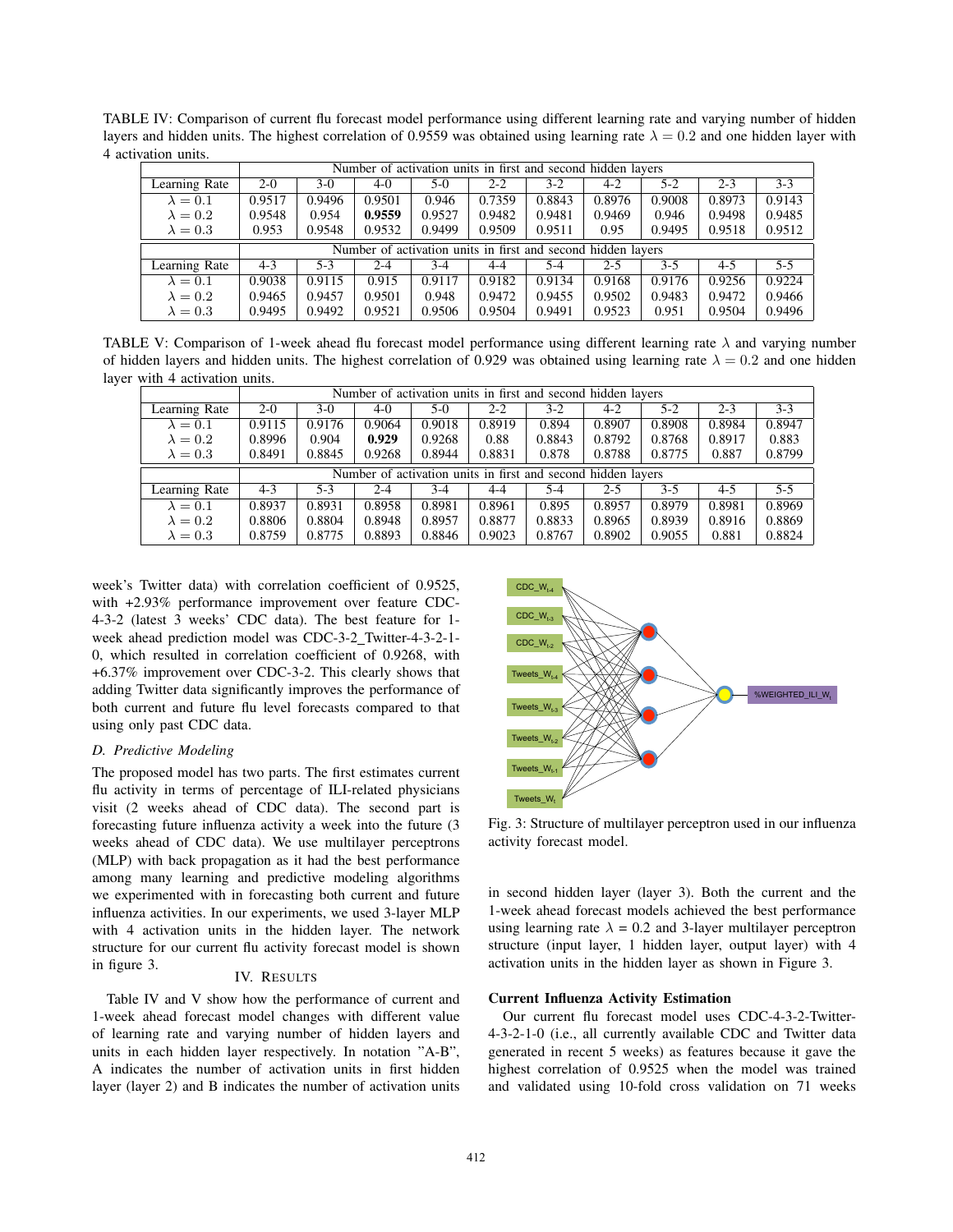

(b) 1-week ahead U.S. Influenza activity

Fig. 4: Comparison of our current and 1-week ahead U.S. influenza activity forecast results against CDC and Google Flu Trends data. For current week prediction, a correlation coefficient of 0.9522 over 52 training data and a correlation coefficient of 0.929 over 19 held-out test data points were obtained. For 1-week ahead forecast, a correlation coefficient of 0.895 over 52 training data and a correlation coefficient of 0.71 over 19 previously unseen test data points were obtained.

data. Although our Twitter dataset has been collected for 1.5 years, each weekly data makes only one data point for the weekly flu activity forecast model. To best utilize the number of available data points, we built the initial model using the first one year data (52 data points for year 2013) with 10-fold cross validation. Then each week we incrementally built a new model with all available data points. For example, a new model is trained using 52 data points (week 1, 2013 – week 52, 2013) to make current flu level prediction for week 1, 2014. Then a newer model is built again using 53 data points (week 1, 2013 – week1, 2014) to make current prediction for week 2, 2014. As we continue to collect more Twitter data, the model will be trained on a larger data set and therefore be more robust. Figure 4 is a time-series graph that compares our flu activity prediction (red line) against the actual CDC %ILI (blue line) and Google Flu Trends data (GFT) [12] (green line). The earliest prediction by our model is for the first week of 2013 because we started collecting flu-related Twitter data in late 2012. Both our prediction (Fig. 4(a)) and GFT data are available two weeks earlier than official CDC ILI report. Our model was fitted on 52 weeks data (week 1, 2013 – week 52, 2013) with a correlation of 0.9522 and a mean absolute error (MAE) of 0.2383, and was further validated on 19 previously unseen weekly data (week 1, 2014 – week 19, 2014) with a correlation of 0.929 and MAE of 0.493. As can be seen, our prediction does as well or better than the GFT data at most data points, and aligns very well with CDC ILI data. Furthermore, our prediction performs significantly better than GFT during January 2013 when GFT's algorithm significantly overestimated peak flu levels [5].

### Future Influenza Activity Forecast

Our 1-week ahead flu forecast model uses CDC-3-2-Twitter-4-3-2-1-0 as features. This feature set provided the highest correlation of 0.9268 on the model trained and validated using 10-fold cross validation on 71 weeks data, which is higher than the correlation of 0.8952 obtained by using only CDC-3-2. Here also adding Twitter data improved the model performance. An initial model was built using the first oneyear data and a newer model was incrementally rebuilt in the following weeks (in a similar manner our current flu forecast model was built). Our 1-week ahead forecast data (Fig. 4(b)) is available 3 weeks ahead of the official CDC ILI report and 1 week ahead of GFT data. The model was fitted using 52 data points (week 1, 2013 - week 52, 2013) and incrementally rebuilt using all available data (including the new weekly data